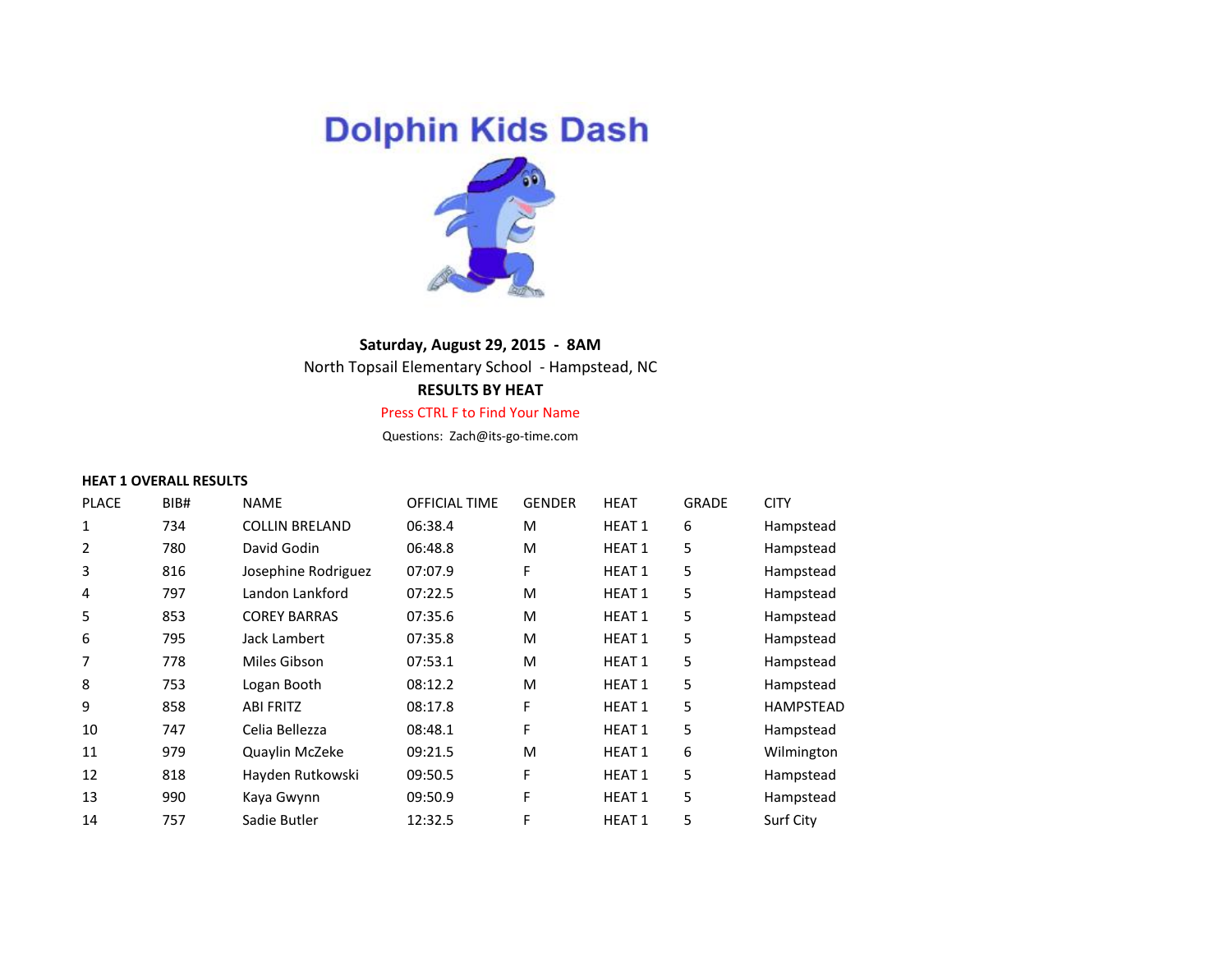# **HEAT 2 OVERALL RESULTS**

| <b>PLACE</b>   | BIB# | <b>NAME</b>             | OFFICIAL TIME | <b>GENDER</b> | <b>HEAT</b>       | <b>GRADE</b>            | <b>CITY</b>  |
|----------------|------|-------------------------|---------------|---------------|-------------------|-------------------------|--------------|
| 1              | 841  | Jackson Wright          | 06:37.1       | M             | HEAT <sub>2</sub> | 4                       | Hampstead    |
| $\overline{2}$ | 777  | Isaiah Gibson           | 06:37.7       | M             | HEAT <sub>2</sub> | 3                       | Hampstead    |
| 3              | 765  | Alexis Dawswon          | 06:53.5       | F             | HEAT <sub>2</sub> | 4                       | Hampstead    |
| 4              | 749  | Nathan Benzie           | 07:17.5       | M             | HEAT <sub>2</sub> | 4                       | Hampstead    |
| 5              | 859  | <b>IAN FRITZ</b>        | 07:27.2       | M             | HEAT <sub>2</sub> | 4                       |              |
| 6              | 796  | Ryan Lambert            | 07:28.0       | F             | HEAT <sub>2</sub> | 3                       | Hampstead    |
| 7              | 844  | Khai Colebrook          | 07:41.1       | M             | HEAT <sub>2</sub> | 4                       | Hampstead    |
| 8              | 742  | <b>Hailey Armstrong</b> | 07:45.5       | F             | HEAT <sub>2</sub> | 4                       | Hampstead    |
| 9              | 813  | Syriana Pasquantonio    | 07:56.7       | F             | HEAT <sub>2</sub> | 4                       | Surf City    |
| 10             | 770  | Finn Filer              | 07:59.8       | M             | HEAT <sub>2</sub> | 4                       | Hampstead    |
| 11             | 738  | <b>OLIVIA COLE</b>      | 08:05.1       | F             | HEAT <sub>2</sub> | 4                       |              |
| 12             | 984  | <b>Dallas Myers</b>     | 08:13.6       | F             | HEAT <sub>2</sub> | 3                       | Wilmington   |
| 13             | 861  | <b>ASHLYN CITARELLI</b> | 08:18.3       | F             | HEAT <sub>2</sub> | 4                       |              |
| 14             | 783  | Landon Gwinn            | 08:37.1       | M             | HEAT <sub>2</sub> | 4                       | Hampstead    |
| 15             | 785  | <b>Grace Holmes</b>     | 08:37.5       | F             | HEAT <sub>2</sub> | 4                       | Hampstead    |
| 16             | 784  | J. Luke Hatton          | 08:44.4       | M             | HEAT <sub>2</sub> | 3                       | New Bern     |
| 17             | 748  | Marielle Bellezza       | 08:48.6       | F             | HEAT <sub>2</sub> | 4                       | Hampstead    |
| 18             | 825  | Colton Silfe            | 08:49.8       | M             | HEAT <sub>2</sub> | $\overline{\mathbf{4}}$ | Hampstead    |
| 19             | 855  | ADALAE JOHNSON          | 08:52.7       | F             | HEAT <sub>2</sub> | 3                       | <b>NC</b>    |
| 20             | 820  | Jeremiah Shepherd       | 09:14.8       | M             | HEAT <sub>2</sub> | 3                       | Hampstead    |
| 21             | 988  | Jamie Kittinger         | 09:16.9       | F             | HEAT <sub>2</sub> | 4                       | Fayetteville |
| 22             | 839  | <b>Tyler Wilson</b>     | 09:27.9       | M             | HEAT <sub>2</sub> | 3                       | Hampstead    |
| 23             | 987  | Lea Lyles               | 09:36.3       | F             | HEAT <sub>2</sub> | $\overline{\mathbf{4}}$ | Wilmington   |
| 24             | 838  | Thomas Whitton          | 09:55.5       | M             | HEAT <sub>2</sub> | $\overline{\mathbf{4}}$ | Hampstead    |
| 25             | 809  | <b>Robert Moore</b>     | 09:56.6       | M             | HEAT <sub>2</sub> | 3                       | Hampstead    |
| 26             | 821  | Marissa Short           | 10:14.1       | F             | HEAT <sub>2</sub> | 4                       | Hampstead    |
| 27             | 740  | <b>Taylor Albright</b>  | 10:47.1       | F             | HEAT <sub>2</sub> | 3                       | Hampstead    |
| 28             | 980  | Jaylin McZeke           | 12:38.1       | M             | HEAT <sub>2</sub> | 4                       | Wilmington   |
| 29             | 752  | Ethan Booth             | 12:53.7       | M             | HEAT <sub>2</sub> | 3                       | Hampstead    |
| 30             | 986  | Simon Williams          | 13:08.3       | M             | HEAT <sub>2</sub> | 4                       | Wilmington   |